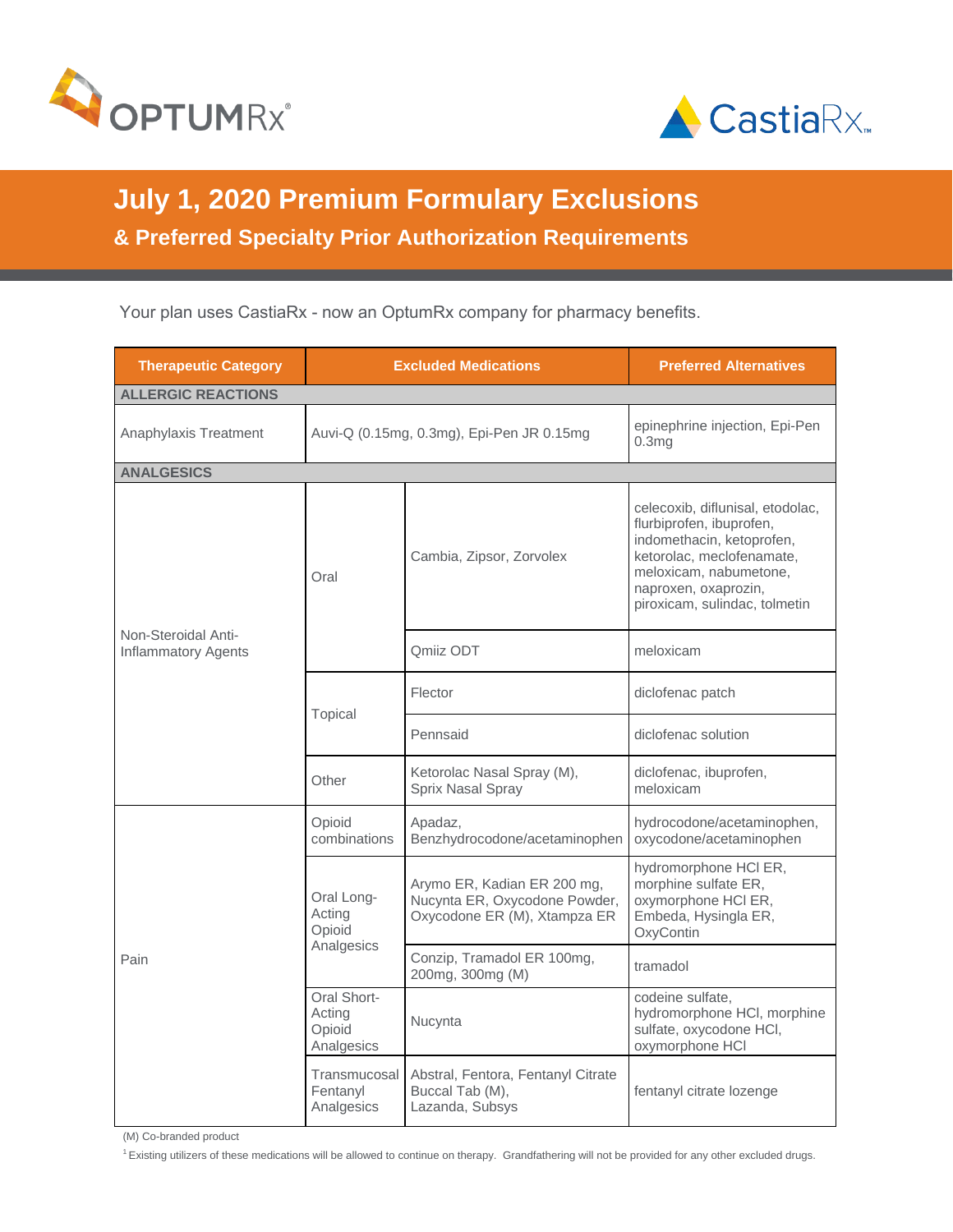| <b>Therapeutic Category</b>                           | <b>Excluded Medications</b>                                      | <b>Preferred Alternatives</b>                                                                                                     |  |
|-------------------------------------------------------|------------------------------------------------------------------|-----------------------------------------------------------------------------------------------------------------------------------|--|
| <b>ANALGESICS</b>                                     |                                                                  |                                                                                                                                   |  |
| <b>Skeletal Muscle Relaxant</b><br>Combinations       | Norgesic Forte, Orphengesic Forte (M)                            | orphenadrine tab, aspirin                                                                                                         |  |
| <b>ANTIBACTERIALS, ORAL</b>                           |                                                                  |                                                                                                                                   |  |
| <b>Oral Antibiotics</b>                               | Doryx MPC, Doxycycline Hyclate delayed release<br>80mg, Minolira | doxycycline, minocycline                                                                                                          |  |
| <b>ANTICONVULSANTS</b>                                |                                                                  |                                                                                                                                   |  |
|                                                       | Trokendi XR <sup>1</sup>                                         | topiramate ER                                                                                                                     |  |
| Seizure Disorders                                     | Oxtellar XR <sup>1</sup>                                         | oxcarbazepine IR                                                                                                                  |  |
|                                                       | Lamictal ODT Kit                                                 | lamotrigine ODT, lamotrigine<br><b>XR</b>                                                                                         |  |
| <b>ANTIFUNGALS, ORAL</b>                              |                                                                  |                                                                                                                                   |  |
| Oral Antifungals                                      | Tolsura                                                          | Itraconazole cap                                                                                                                  |  |
| <b>ANTIMIGRAINES</b>                                  |                                                                  |                                                                                                                                   |  |
| <b>CGRP</b> Antagonists                               | Ajovy                                                            | amitriptyline, atenolol,<br>divalproex sodium, nadolol,<br>propranolol, timolol,<br>topiramate, venlafaxine,<br>Aimovig, Emgality |  |
| Serotonin Receptor Agonists                           | Onzetra Xsail, Tosymra, Zembrace Symtouch                        | rizatriptan ODT, sumatriptan<br>injection, sumatriptan nasal<br>spray, zolmitriptan ODT                                           |  |
| <b>ANTIPARKINSON AGENTS</b>                           |                                                                  |                                                                                                                                   |  |
| Parkinson's Disease                                   | Gocovri, Osmolex ER                                              | amantadine                                                                                                                        |  |
| <b>ANTIVIRALS</b>                                     |                                                                  |                                                                                                                                   |  |
| Hepatitis-C drugs                                     | Ledipasvir-Sofosbuvir (M), Sofosbuvir-Velpatasvir<br>(M)         | Epclusa, Harvoni, Mavyret,<br>Vosevi                                                                                              |  |
| HIV drugs                                             | Atripla <sup>1</sup> , Temixys <sup>1</sup>                      | Please talk with your doctor<br>about clinically appropriate<br>options.                                                          |  |
| <b>AUTONOMIC &amp; CENTRAL NERVOUS SYSTEM</b>         |                                                                  |                                                                                                                                   |  |
| <b>Attention Deficit Disorder</b>                     | Adhansia XR                                                      | Vyvanse                                                                                                                           |  |
| Interferon Beta Medications<br>for Multiple Sclerosis | Extavia <sup>1</sup> , Plegridy <sup>1</sup>                     | Avonex, Betaseron                                                                                                                 |  |
| <b>CARDIOVASCULAR</b>                                 |                                                                  |                                                                                                                                   |  |
| Cholesterol-Lowering<br>Agents                        | Zypitamag                                                        | atorvastatin, fluvastatin,<br>lovastatin, pravastatin,<br>rosuvastatin, simvastatin,<br>Livalo                                    |  |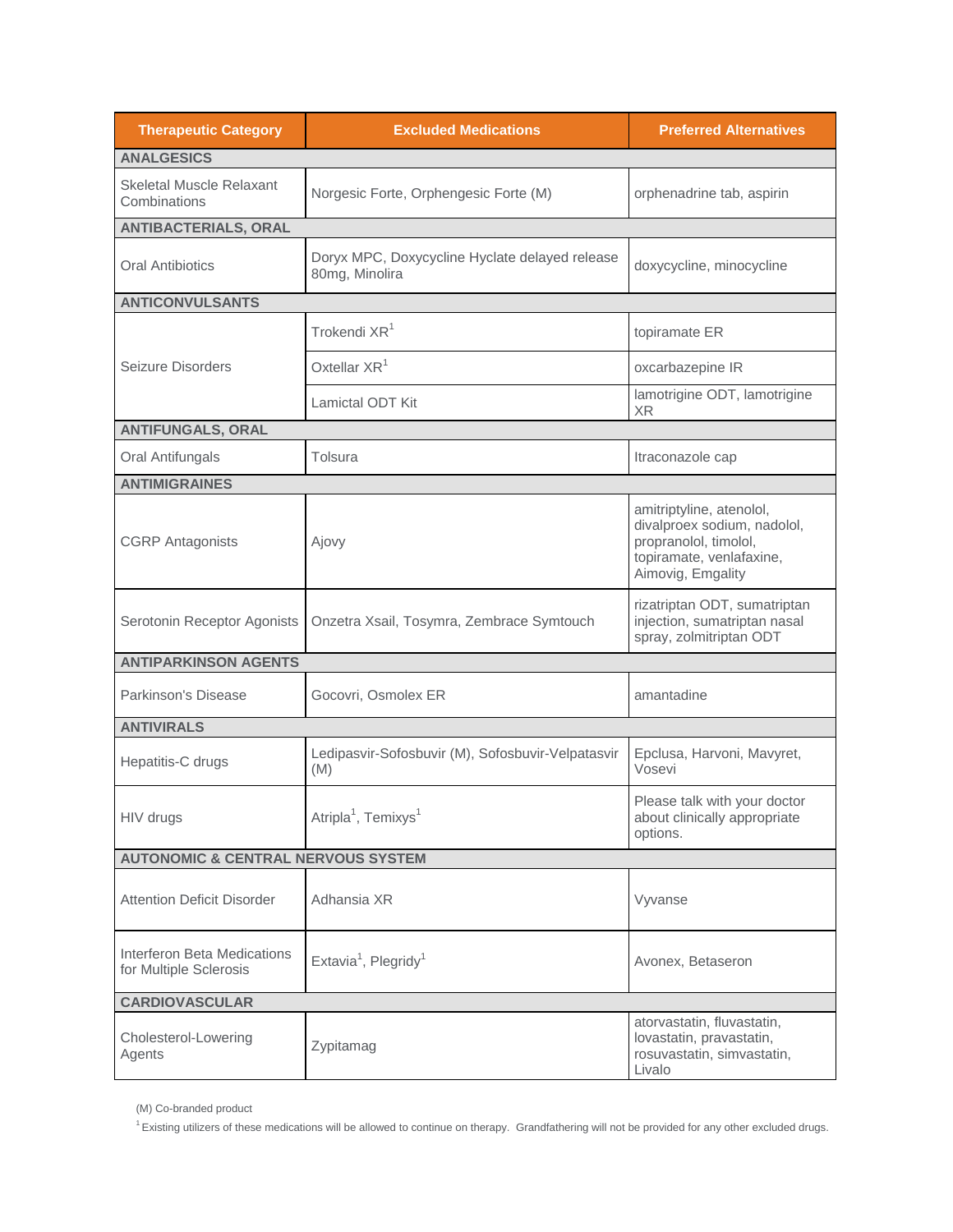| <b>Therapeutic Category</b>   | <b>Excluded Medications</b>                                     | <b>Preferred Alternatives</b>                                                                                                                                                                 |  |
|-------------------------------|-----------------------------------------------------------------|-----------------------------------------------------------------------------------------------------------------------------------------------------------------------------------------------|--|
| <b>CARDIOVASCULAR</b>         |                                                                 |                                                                                                                                                                                               |  |
| Hypertension                  | Inderal XL, Innopran XL                                         | propranolol ER                                                                                                                                                                                |  |
|                               | Kapspargo                                                       | metoprolol ER                                                                                                                                                                                 |  |
|                               | Katerzia                                                        | amlodipine                                                                                                                                                                                    |  |
| <b>CHEMOTHERPY AGENTS</b>     |                                                                 |                                                                                                                                                                                               |  |
| <b>Alkylating Agents</b>      | Belrapzo, Bendamustine, Treanda                                 |                                                                                                                                                                                               |  |
| Antiandrogens                 | Erleada <sup>1</sup> , Yonsa <sup>1</sup> , Zytiga <sup>1</sup> | Please talk to your doctor<br>about clinically appropriate<br>options.                                                                                                                        |  |
| Molecular Target Inhibitors   | Afinitor oral tab 2.5mg, 5mg, 7.5mg                             |                                                                                                                                                                                               |  |
| Monoclonal Antibodies         | Ogivri, Truxima                                                 |                                                                                                                                                                                               |  |
| <b>CONTRACEPTIVES</b>         |                                                                 |                                                                                                                                                                                               |  |
|                               | Lo Loestrin                                                     | junel FE, larin FE, microgestin<br>FE, tarina FE                                                                                                                                              |  |
| Oral                          | Slynd                                                           | Camila, Incassia, Nora-Be,<br>norethindrone, Norlyda,<br>Norlyroc                                                                                                                             |  |
| Vaginal ring                  | Annovera                                                        | etonogestrel-ethinyl estradiol<br>vaginal ring                                                                                                                                                |  |
| <b>CORTICOSTEROIDS</b>        |                                                                 |                                                                                                                                                                                               |  |
| <b>Oral Steroids</b>          | Rayos                                                           | prednisone                                                                                                                                                                                    |  |
| <b>DERMATOLOGICAL AGENTS</b>  |                                                                 |                                                                                                                                                                                               |  |
| <b>Topical Acne Treatment</b> | Aktipak, Clindagel, Clindamycin phosphate 1%<br>gel(M), Veltin  | adapalene, adapalene/benzoyl<br>peroxide, clindamycin<br>gel/lotion/solution,<br>clindamycin/benzoyl peroxide,<br>erythromycin/benzoyl peroxide,<br>tretinoin cream, Epiduo Forte,<br>Onexton |  |
|                               | Adapalene lotion (M), Differin lotion                           | adapalene                                                                                                                                                                                     |  |
| Topical anesthetics           | ZTlido                                                          | lidocaine patch                                                                                                                                                                               |  |
| <b>Topical Antifungals</b>    | Jublia                                                          | terbinafine, Kerydin                                                                                                                                                                          |  |
| <b>Topical Antiinfectives</b> | Noritate cream                                                  | metronidazole cream/gel/lotion,<br>Soolantra                                                                                                                                                  |  |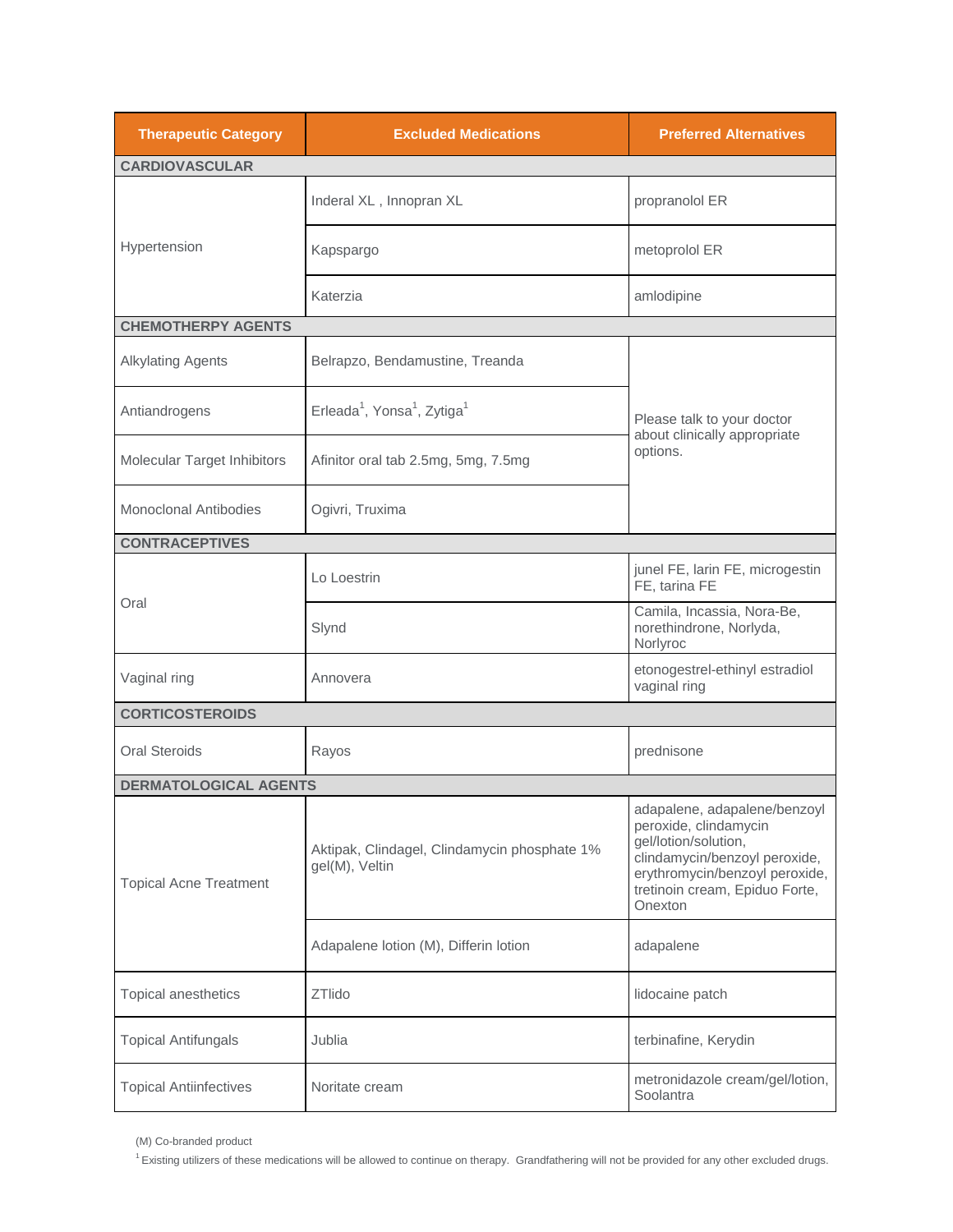| <b>Therapeutic Category</b>                                              | <b>Excluded Medications</b>                                                                                                                   | <b>Preferred Alternatives</b>                                                 |
|--------------------------------------------------------------------------|-----------------------------------------------------------------------------------------------------------------------------------------------|-------------------------------------------------------------------------------|
| <b>DERMATOLOGICAL AGENTS</b>                                             |                                                                                                                                               |                                                                               |
|                                                                          | ALA Scalp lotion, Micort-HC cream                                                                                                             | hydrocortisone                                                                |
|                                                                          | Apexicon E cream                                                                                                                              | fluocinonide, betamethasone                                                   |
|                                                                          | Capex shampoo                                                                                                                                 | Derma-Smoothe/FS, flucinolone<br>acetonide scalp oil                          |
|                                                                          | Cordran tape                                                                                                                                  | flurandrenolide                                                               |
|                                                                          | Desonate gel, Pandel cream                                                                                                                    | flurandrenolide, hydrocortisone<br>valerate, triamcinolone acetonide          |
| <b>Topical Corticosteroids</b>                                           | Halobetasol foam(M), Lexette                                                                                                                  | betamethasone, clobetasol,<br>halobetasol cream/ointment                      |
|                                                                          | Halog ointment                                                                                                                                | fluticasone, halobetasol,<br>triamcinolone                                    |
|                                                                          | Impoyz cream                                                                                                                                  | clobetasol                                                                    |
|                                                                          | Psorcon cream, Verdeso foam                                                                                                                   | betamethasone, fluocinolone                                                   |
|                                                                          | Ultravate lotion                                                                                                                              | clobetasol proprionate,<br>fluocinonide, halobetasol<br>proprionate           |
| <b>Topical Immune Response</b><br>Modifier                               | Imiquimod cream pump 3.75% (M), Zyclara,<br>Zyclara Pump                                                                                      | imiquimod 5% cream                                                            |
| <b>Topical Plaque Psoriasis</b>                                          | Duobrii Lotion                                                                                                                                | clobetasol, fluocinonide,<br>halobetasol, tazorotene, Enstilar                |
|                                                                          | Calcipotriene Foam 0.005% (M), Sorilux                                                                                                        | calcipotriene                                                                 |
| <b>DIABETES</b>                                                          |                                                                                                                                               |                                                                               |
| <b>Blood Glucose Meters, Test</b><br><b>Strips and Control Solutions</b> | Examples: Abbott (FreeStyle, Precision),<br>Arkray(Glucocard), Bayer (Breeze, Contour),<br>Nipro (TRUEtest, TRUEtrack), Roche (Accu-<br>Chek) | Lifescan (One Touch products)                                                 |
| <b>Continuous Glucose</b><br>Monitoring (CGM)                            | Freestyle Libre                                                                                                                               | Dexcom                                                                        |
| <b>Blood Sugar Regulators</b><br>Miscellaneous                           | metformin HCI 24hr ER osmotic release,<br>metformin HCI 24hr ER modified release                                                              | metformin ER (generic<br><b>GLUCOPHAGE XR)</b>                                |
| Dipeptidyl Peptidase-4<br>(DPP4) Inhibitors &<br>Combinations            | Alogliptin(M), Alogliptin with metformin(M),<br>Alogliptin with pioglitazone(M), Kazano,<br>Kombiglyze XR, Nesina, Onglyza, Oseni             | Janumet, Janumet XR, Januvia,<br>Jentadueto, Jentadueto XR,<br>Tradjenta      |
| <b>Basal insulins</b>                                                    | Basaglar, Levemir, Tresiba                                                                                                                    | Lantus, Toujeo                                                                |
| Glucagon-Like Peptide-<br>1(GLP1) Agonists                               | Adlyxin                                                                                                                                       | Bydureon, Bydureon BCise,<br>Byetta, Ozempic, Rybelsus,<br>Trulicity, Victoza |
| Insulins                                                                 | Novolin                                                                                                                                       | Humulin                                                                       |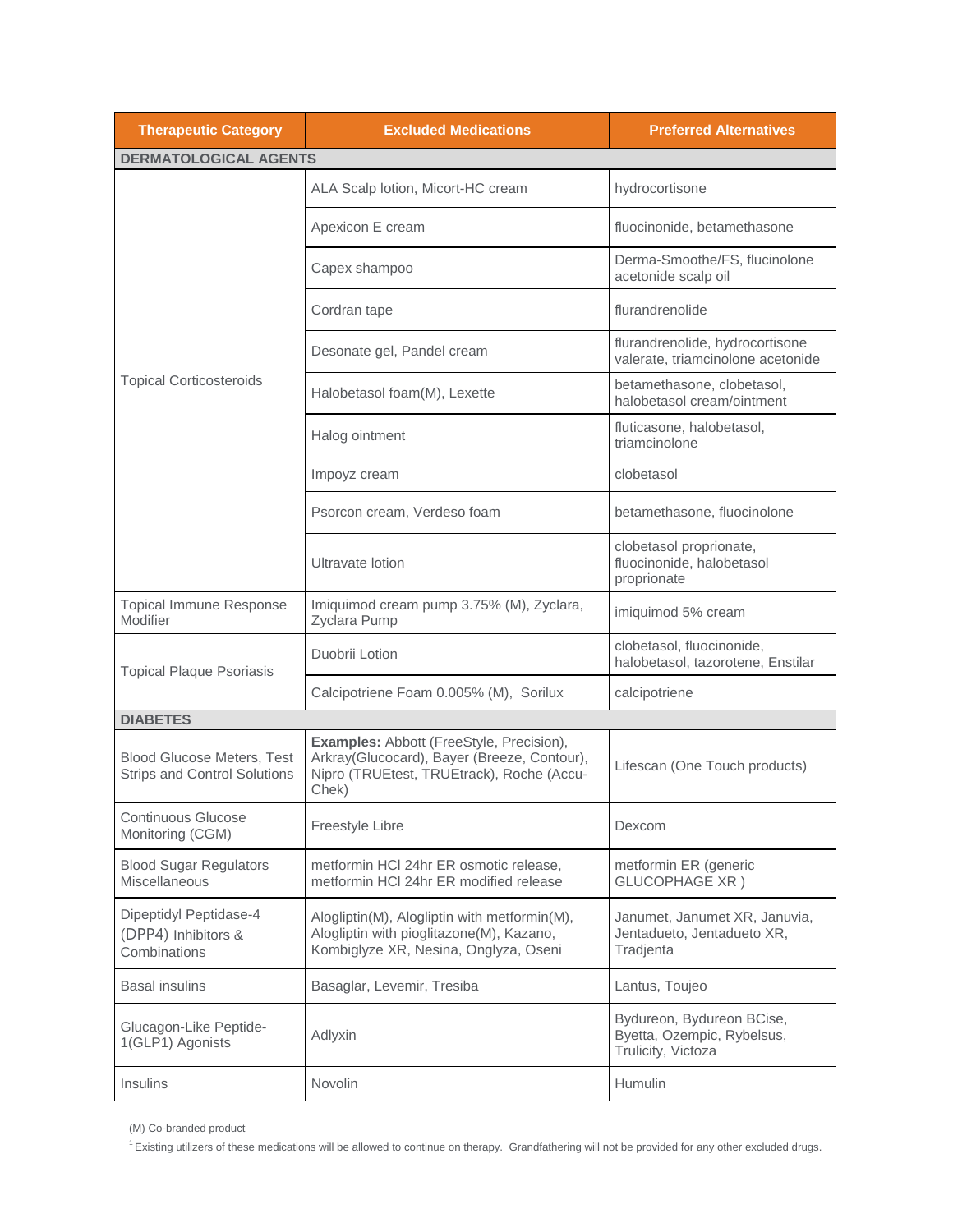| <b>Therapeutic Category</b>                                                                          | <b>Excluded Medications</b>                                                                      | <b>Preferred Alternatives</b>                                                 |
|------------------------------------------------------------------------------------------------------|--------------------------------------------------------------------------------------------------|-------------------------------------------------------------------------------|
| <b>DIABETES</b>                                                                                      |                                                                                                  |                                                                               |
| Rapid-acting insulins                                                                                | Admelog, Apidra, Fiasp, Insulin Aspart (M),<br>Insulin Lispro (M), Novolog                       | Humalog                                                                       |
| Sodium-glucose co-<br>transporter (SGLT2)<br>Inhibitors - Single agent                               | Invokana, Steglatro                                                                              | Farxiga, Jardiance                                                            |
| Sodium-glucose co-<br>transporter (SGLT2)<br>inhibitors - Combination<br>agents                      | Invokamet, Invokamet XR, Segluromet                                                              | Synjardy, Synjardy XR, Xigduo XR                                              |
| SGLT2 and DPP4<br>Combinations                                                                       | QTERN, Steglujan                                                                                 | Glyxambi                                                                      |
| <b>ENDOCRINE (OTHER)</b>                                                                             |                                                                                                  |                                                                               |
| <b>Growth Hormones</b>                                                                               | Genotropin, Humatrope, Omnitrope, Saizen,<br>Zomacton                                            | Norditropin, Nutropin                                                         |
|                                                                                                      | Bravelle, Gonal-F, Gonal-F RFF                                                                   | Follistim AQ                                                                  |
| Infertility                                                                                          | Cetrotide                                                                                        | ganirelix (made by<br>Organon/Merck)                                          |
| Nocturia                                                                                             | Noctiva                                                                                          | desmopressin, Nocdurna                                                        |
| <b>GASTROINTESTINAL</b>                                                                              |                                                                                                  |                                                                               |
| <b>Anti-Diarrheal Agents</b>                                                                         | Motofen                                                                                          | diphenoxylate/atropine,<br>loperamide                                         |
| Antiemetics                                                                                          | Sancuso patch                                                                                    | granisetron solution/tablet,<br>ondansetron ODT                               |
| Anti-Inflammatory,<br>Anti-Ulcer Agents                                                              | Duexis                                                                                           | esomeprazole-naproxen tab,<br>famotidine with ibuprofen                       |
| Irritable Bowel Syndrome<br>with Constipation/ Chronic<br>Idiopathic Constipation (IBS-<br>$C/CIC$ ) | Amitiza, Trulance                                                                                | Linzess                                                                       |
| Opioid-Induced Constipation<br>(OIC)                                                                 | Amitiza, Movantik, Relistor                                                                      | Symproic                                                                      |
| Inflammatory Bowel Disease                                                                           | Dipentum                                                                                         | balsalazide, mesalamine, Apriso                                               |
| Laxatives                                                                                            | Golytely packets                                                                                 | Gavilyte-C, Gavilyte-H, PEG 3350                                              |
|                                                                                                      | Moviprep                                                                                         | Clenpiq, Plenvu, Prepopik, Suprep                                             |
| Pancreatic Enzymes                                                                                   | Pancreaze, Pertzye, Viokace                                                                      | Creon, Zenpep                                                                 |
| Proton pump inhibitors                                                                               | omeppi, omeprazole with sodium bicarbonate<br>(cap, powder pak), Rabeprazole sprinkle cap<br>(M) | lansoprazole, omeprazole,<br>pantoprazole, Aciphex Sprinkle<br>caps, Dexilant |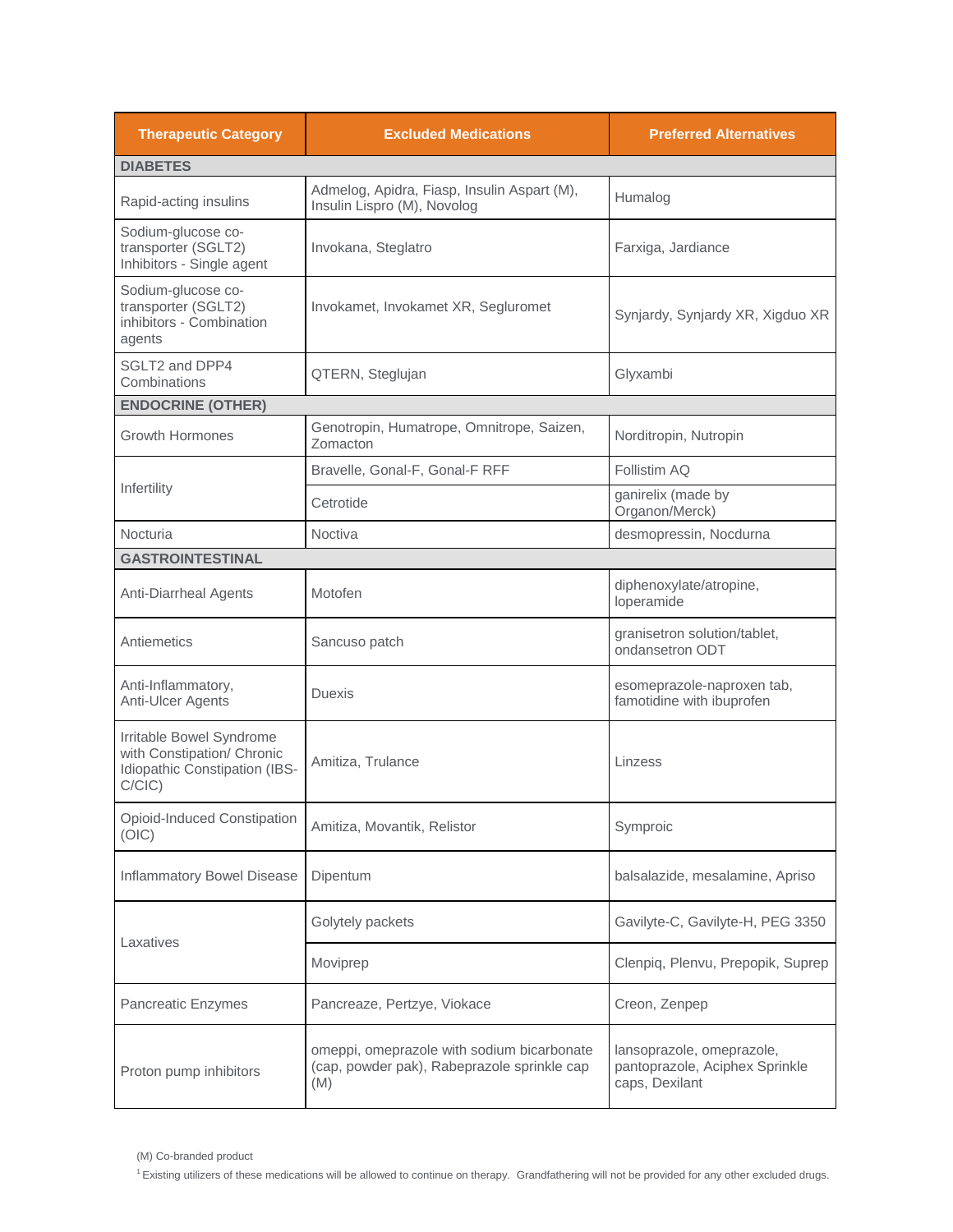| <b>Therapeutic Category</b>                                                 | <b>Excluded Medications</b>                                                                          | <b>Preferred Alternatives</b>                                                                                                                                               |
|-----------------------------------------------------------------------------|------------------------------------------------------------------------------------------------------|-----------------------------------------------------------------------------------------------------------------------------------------------------------------------------|
| <b>HEMATOLOGICAL</b>                                                        |                                                                                                      |                                                                                                                                                                             |
| Erythropoiesis-Stimulating<br>Agents                                        | Epogen, Procrit                                                                                      | Aranesp, Retacrit                                                                                                                                                           |
| Immune globulin,<br>intravenous (IVIG)                                      | Panzyga <sup>1</sup>                                                                                 | Please talk to your doctor<br>about clinically appropriate<br>options.                                                                                                      |
| Immune globulin,<br>subcutaneous (SCIG)                                     | Cutaquig <sup>1</sup>                                                                                | Please talk to your doctor<br>about clinically appropriate<br>options.                                                                                                      |
| Long-Acting Granulocyte-<br><b>Colony Stimulating Factor</b><br>$(G-CSFs)$  | Fulphila                                                                                             | Neulasta, Udenyca                                                                                                                                                           |
| Short-Acting Granulocyte-<br><b>Colony Stimulating Factor</b><br>$(G-CSFs)$ | Granix, Neupogen                                                                                     | Nivestym, Zarxio                                                                                                                                                            |
| <b>IMMUNOMODULATORS</b>                                                     |                                                                                                      |                                                                                                                                                                             |
| Interleukin-17 (IL-17)<br>Inhibitor                                         | Cosentyx <sup>1</sup>                                                                                | Taltz                                                                                                                                                                       |
| <b>JAK</b> Inhibitor                                                        | Olumiant <sup>1</sup>                                                                                | Rinvoq, Xeljanz, Xeljanz XR                                                                                                                                                 |
| <b>TNF</b> inhibitor                                                        | Remicade                                                                                             | Inflectra, Renflexis                                                                                                                                                        |
| <b>OPHTHALMIC</b>                                                           |                                                                                                      |                                                                                                                                                                             |
| Antiglaucoma Drugs                                                          | Vyzulta, Zioptan                                                                                     | latanoprost ophthalmic<br>solution, travoprost ophthalmic<br>solution, Lumigan                                                                                              |
|                                                                             | <b>Timoptic Ocudose</b>                                                                              | timolol ophthalmic solution                                                                                                                                                 |
| Mast cell stabilizers                                                       | Pazeo                                                                                                | azelastine ophthalmic solution,<br>olopatadine ophthalmic<br>solution                                                                                                       |
| Non-steroidal Anti-<br><b>Inflammatory Agents</b>                           | Bromsite, Ilevro, Nevanac                                                                            | bromfenac ophthalmic solution,<br>diclofenac ophthalmic solution,<br>flurbiprofen sodium ophthalmic<br>solution, ketorolac<br>tromethamine ophthalmic<br>solution, Prolensa |
| <b>OTHER</b>                                                                |                                                                                                      |                                                                                                                                                                             |
| <b>Antigout Agents</b>                                                      | Colchicine capsule, Colchicine tablet (made by<br>Par), Colchicine tablet (made by Prasco), Mitigare | Colcrys, colchicine tablet<br>(made by Mylan)                                                                                                                               |
| Antihistamines and                                                          | <b>Clarinex Syrup</b>                                                                                | desloratadine                                                                                                                                                               |
| combinations                                                                | Clarinex-D                                                                                           | desloratadine with<br>pseudoephedrine                                                                                                                                       |
| Corticosteroid nasal sprays                                                 | Xhance                                                                                               | mometasone furoate,<br>Beconase AQ                                                                                                                                          |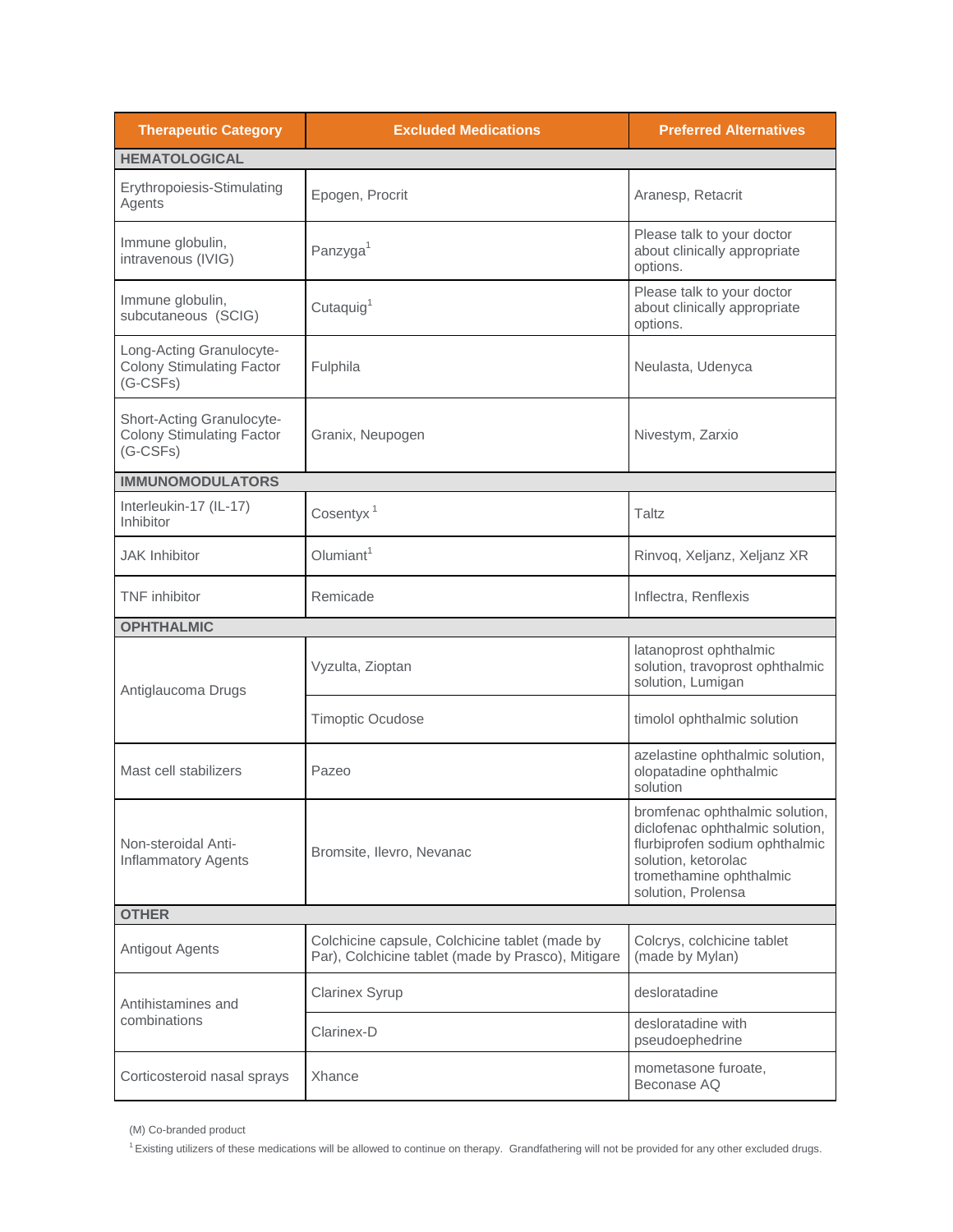| <b>Therapeutic Category</b>                                                                        | <b>Excluded Medications</b>                                                                                                           | <b>Preferred Alternatives</b>                                                                                                         |
|----------------------------------------------------------------------------------------------------|---------------------------------------------------------------------------------------------------------------------------------------|---------------------------------------------------------------------------------------------------------------------------------------|
| <b>OTHER</b>                                                                                       |                                                                                                                                       |                                                                                                                                       |
| Lambert-Eaton Myasthenic<br>Syndrome (LEMS)                                                        | Firdapse                                                                                                                              | Ruzurgi                                                                                                                               |
| Osteoarthritis/Hyaluronic<br>acid injections                                                       | Gel-One, Genvisc, Hyalgan, Hymovis, Monovisc,<br>Orthovisc, Sodium Hyaluronate, Supartz FX,<br>Synvisc, Synvisc-One, Trivisc, Visco-3 | Durolane, Euflexxa, Gelsyn-3                                                                                                          |
| Platelet-Modifying Agent                                                                           | Aspirin/Omeprazole (M), Yosprala                                                                                                      | aspirin with omeprazole                                                                                                               |
| <b>Prenatal vitamins</b>                                                                           | Examples: Azesco, Pregenna, Prenate, Trinaz,<br>Zalvit                                                                                | Any preferred prenatal vitamin                                                                                                        |
| <b>Thyroid Agents</b>                                                                              | Tirosint caps, solution                                                                                                               | levothyroxine                                                                                                                         |
| <b>RESPIRATORY</b>                                                                                 |                                                                                                                                       |                                                                                                                                       |
| COPD: Inhaled                                                                                      | Seebri, Tudorza                                                                                                                       | Incruse Ellipta, Spiriva                                                                                                              |
| Anticholinergics                                                                                   | Yupelri                                                                                                                               | Lonhala Magnair                                                                                                                       |
| COPD: Long-Acting Beta<br>Agonist/Long-Acting<br>Muscarinic Agonist<br><b>Combination inhalers</b> | Bevespi, Utibron                                                                                                                      | Anoro Ellipta, Stiolto Respimat                                                                                                       |
| Cystic Fibrosis (inhaled<br>tobramycin)                                                            | Kitabis Pak, TOBI Podhaler, Tobramycin Neb(M)                                                                                         | <b>Bethkis</b>                                                                                                                        |
| Pulmonary Anti-<br>Inflammatory Inhalers                                                           | Alvesco, Asmanex, Asmanex HFA, QVAR<br>Redihaler                                                                                      | Arnuity Ellipta, Flovent Diskus,<br>Flovent HFA, Pulmicort<br>Flexhaler                                                               |
| Pulmonary Anti-<br>Inflammatory, Long-Acting<br>Beta Agonist Combination<br>Inhalers               | AirDuo, Budesonide/Formoterol (M), Dulera                                                                                             | fluticasone/salmeterol inhaler.<br>Wixela Inhub, Advair Diskus,<br>Advair HFA, Breo Ellipta,<br>Symbicort                             |
| Pulmonary Anti-<br>Hypertensives                                                                   | Tracleer 62.5mg, 125mg tab                                                                                                            | bosentan tab                                                                                                                          |
| Short-Acting Beta-2<br>Adrenergic Inhalers                                                         | Albuterol HFA Inhaler(M), Levalbuterol Inhaler(M),<br>Proair Digihaler, ProAir HFA, ProAir Respiclick,<br>Proventil HFA, Xopenex HFA  | albuterol HFA (generic for<br>PROAIR HFA made by<br>Perrigo), albuterol HFA<br>(generic for PROAIR HFA<br>made by Teva), Ventolin HFA |
| <b>UROLOGICAL</b>                                                                                  |                                                                                                                                       |                                                                                                                                       |
| <b>Erectile Dysfunction Oral</b><br>Agents                                                         | Stendra                                                                                                                               | sildenafil                                                                                                                            |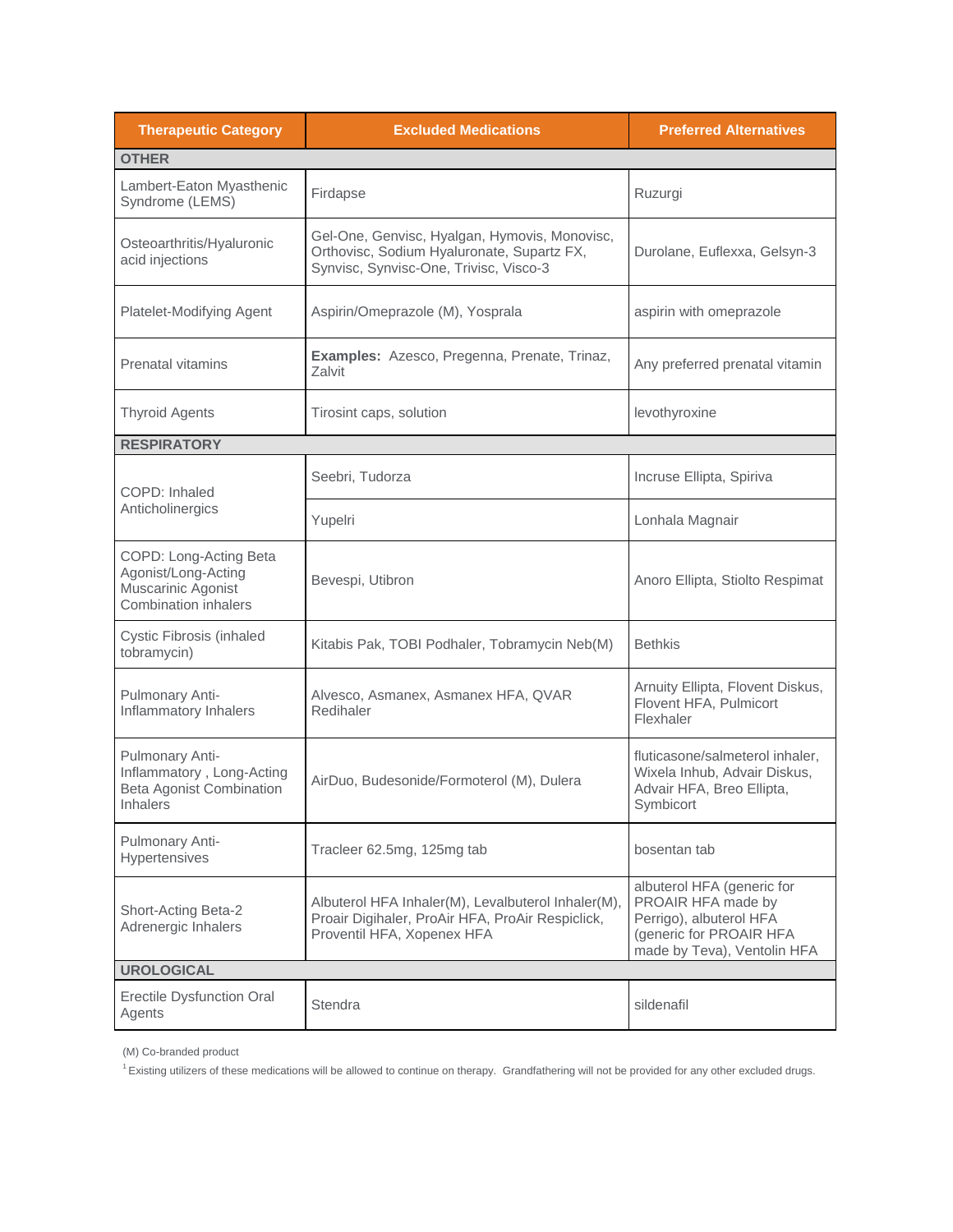## **Excluded brand-name medications with generic equivalents**

The brand-name medications below are excluded on the formulary. These brand-name medications have been identified as having available generic equivalents covered at Tier 1 on the formulary. Speak with your pharmacist to have your excluded brand-name medication substituted with its generic equivalent.

A generic medication contains the same active ingredient(s) as a brand-name medication. An active ingredient is what makes the medication work. For example, Lipitor® and its generic both contain atorvastatin, which reduces the amount of bad cholesterol in the blood. Brand-name medications are often protected by a patent. When the patent ends, drug companies can apply to the U.S. Food and Drug Administration (FDA) to begin making generic versions of the medication.

| Abilify                               |
|---------------------------------------|
| Acanya                                |
| Aciphex tablet                        |
| Acticlate                             |
| 5%<br>Aczone                          |
|                                       |
| Adcirca                               |
| Adderall                              |
| Adderall XR                           |
| Adipex-P                              |
| Alphagan P 0.15%                      |
| Altace                                |
| Ambien                                |
| Ambien CR                             |
| Amrix                                 |
| Androgel                              |
| Arimidex                              |
| Arthrotec                             |
| Asacol HD                             |
| Atacand                               |
| Ativan                                |
| Avapro                                |
| Avodart                               |
| Azor                                  |
| Baraclude                             |
| Benicar                               |
| Benicar HCT                           |
| Benzaclin                             |
| Benzamycin                            |
| Beyaz                                 |
| <b>Brisdelle</b>                      |
| <b>Butrans</b>                        |
| Canasa                                |
| Carafate                              |
| Carbatrol                             |
| Cardizem LA                           |
| 180,240,300,                          |
| 360, 420mg                            |
| Carnitor solution,                    |
| tablet                                |
| Catapres-TTS patch                    |
| Celebrex                              |
|                                       |
| Celexa<br>Cialis                      |
| Clarinex 5mg tab                      |
| Climara patch                         |
| Clobex                                |
| Cloderm                               |
| Colestid                              |
| Concerta                              |
|                                       |
| Coreg                                 |
| Coreg CR                              |
| Cortef                                |
| Cosopt solution<br>Cosopt PF solution |
|                                       |

Cozaar Crestor Cymbalta Cytomel Delestrogen injection 20mg/ml, 40mg/ml Delzicol Denakote Depakote ER Depakote sprinkle cap Depo-testosterone injection Differin cream, gel Dilantin cap 100mg Dilantin chewable Dilantin suspension **Dilaudid** Diovan Diovan HCT Doryx tab Duac Duragesic Dvazide Effexor XR Flidel Epiduo gel Estrace Evekeo Exalgo Exforge Exforge HCT Finacea gel Fioricet Fioricet w/ codeine Flomax Focalin Focalin XR Fortamet **Fortesta** Generess FE chewable Gleevec Glucophage Glucophage XR Glumetza Golytely solution Halog cream Hvzaar Imitrex Inderal LA Intuniv Kadian 10.20.30.40.50.60. 80,100mg

Kenalog spray Kenalog-40 injection Keppra Keppra XR Klonopin K-tab Lamictal chewable Lamictal starter kit Lamictal ODT Lamictal tab Lamictal XR Lasix I atisse Lescol XL Letairis Levitra Lexapro Lialda Lidoderm Lipitor Loestrin 21 Loestrin FF Lotemax suspension I otrel Lovaza Lunesta Lyrica Maxalt Maxalt-MLT Metrogel Micardis Micardis HCT Minastrin **Mobic MS Contin** Nalfon Nasonex Natroba Neurontin Nexium capsule Niaspan ER Nitrostat **Norco** Norvasc Nulytely Nuviail Onfi Oracea Ortho Micron Ortho Tri-Cyclen Ortho-Tri-Cyclen Lo Ortho-Cyclen Ortho-Novum

Pataday Patanol Paxil Paxil CR Percocet Plavix Pravachol Pred Forte Prevacid Prinivil Pristig Prometrium Propecia Protonix tab Provigil Prozac Pulmicort inhalation suspension Qudexy XR Questran Ranexa Relpax Remodulin injection Renagel Restoril Retin-A Retin-A micro gel  $0.04\%$ ,  $0.1\%$ Risperdal solution, tablet Ritalin **Ritalin LA** Roxicodone Sabril Safyral Sandostatin injection Seasonique Sensipar Seroquel Seroquel XR Silvadene Singulair Skelaxin Solodyn Soma Staxyn Strattera Suboxone Svnthroid Taclonex ointment Tamiflu Targadox Targretin Tazorac cream 0.1%

Tegretol Tegretol-XR Tenormin Testim gel Tikosyn **Timoptic** Timoptic-XE TOBL nebulizer solution Tobradex suspension Topamax Topamax sprinkle cap Topicort spray Toprol XL Treximet Tribenzor Tricor Trileptal Tylenol/cod tab Liceris tab Ultracet Ultram Vagifem Valium Valtrex Vectical Vesicare Viagra Vigamox Vimovo Vivelle-Dot Volgelxo Voltaren gel Vytorin Welchol Wellbutrin Xalatan Xanax Xanax XR Yasmin 28 Yaz Zanaflex Zegerid Zestril Zetia Ziana Zocor Zohydro ER Zoloft Zomig tab Zomig ZMT Zonegran Zovirax Zyprexa